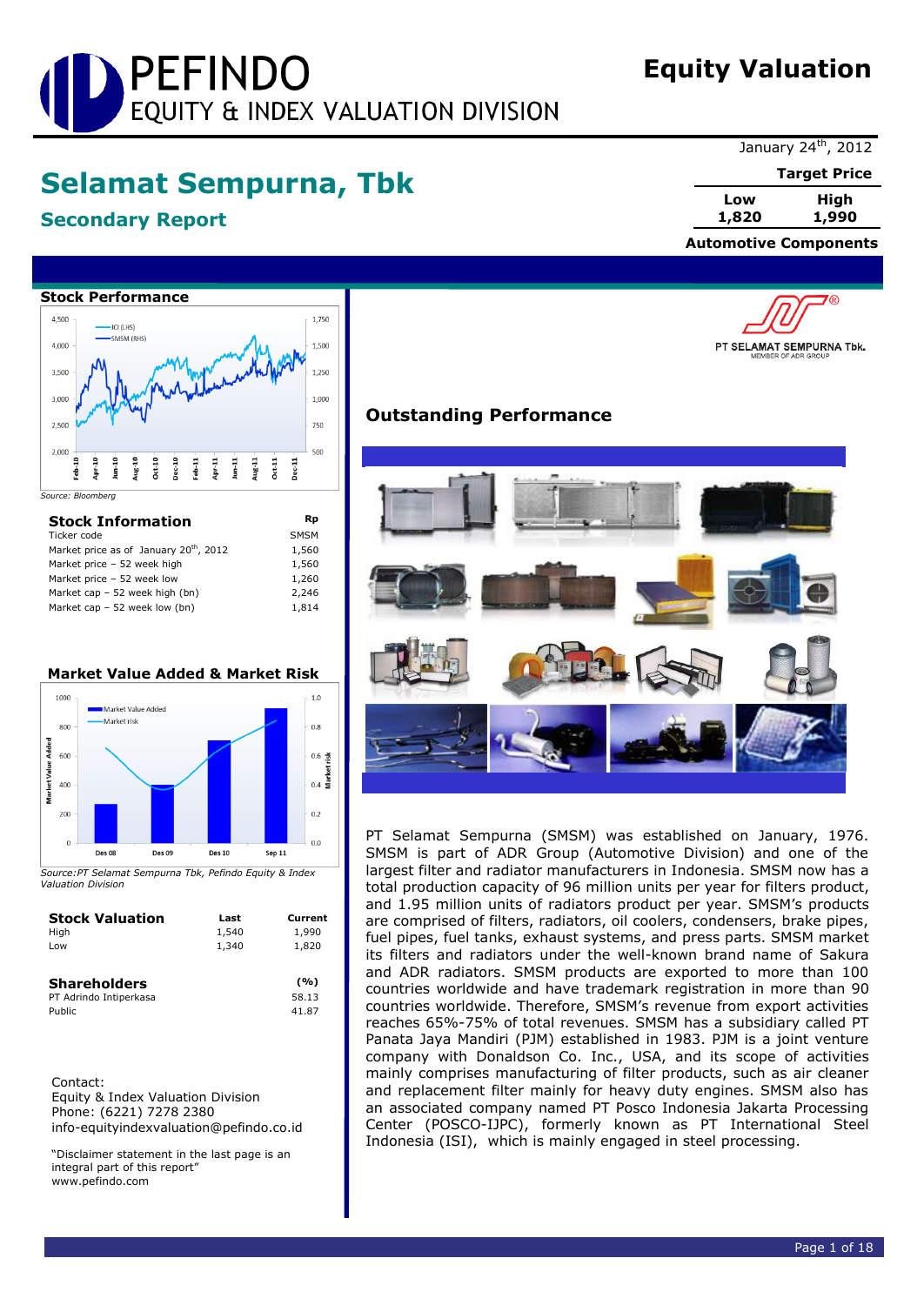## **INVESTMENT PARAMETER**

#### **Target Price Adjustment**

We make several adjustments to our previous projections, and adjust our Target Price to a range of Rp 1,820 - Rp 1,990 per share, based on the following considerations:

- SMSM's performance in 9M11 is in line with our projections in previous report published in May 13th, 2011. We estimate SMSM's sales and net profit in 2011 are Rp 1.79 trillion and Rp 202 billion respectively or higher 14.7% and 33.8% than 2010's result.
- SMSM has added its production capacity, from previously 1.2 million pcs per year to 1.95 million pcs per year for radiators product (up by 62.5%), and from previously 72 million pcs per year to 96 million pcs per year or for filters product (up by 33.3%). The larger capacity of SMSM's production facilities would be an important capital to support SMSM to make market expansion and to grow its business in the few years to come.
- SMSM has signed new technical assistance and license agreement with Tokyo Roki Co., Ltd., a Japanese company which produces particular types of filter and other automotive components. With this agreement it is expected to further increase SMSM' s business strength by providing added value that will support SMSM's future growth opportunity.
- Indonesia's economy fundamental will remain strong despite expected effect of current global crisis. Therefore we estimate that Indonesia's economy growth will slightly down to 6.2% y-y in 2012, as in 9M11 it was recorded of 6.5%.
- Global car sales in 2012 will reach 77.7 million cars and light trucks with expected growth would be 6.7%. It is predicted that car and light trucks sales in Europe in 2012 will remain around 19 million units; while in US, sales is expected to rise by 7.3% to 13.7 million units. It is also expected for the first time car sales in developing countries will surpass developed countries.
- Domestic automotive market is predicted will remain fascinated in 2012 with estimated domestic car sales will reach 930 thousand units compared with car sales throughout 2011 reached 894 thousands units. Domestic market optimism driven by Indonesia's economy encouraging development and also by the restoration automotive components and car units supply from Thailand and Japan.
- SMSM's sales growth in 9M11 was 16.7% y-y, higher than sales growth in 2010 of 13.6% y-y. Sales expanded amid the pressures of global crisis. The increased in sales growth in 9M11 accompanied by improved profit margins driven by the increased in efficiency. SMSM was able to strike 2.2%-2.5% of increased in profit margins for 9M11 in the midst of the rising of raw materials prices throughout 2011. Considering SMSM's capability in applying efficiency and higher production capacity they have now, we believe that at least SMSM will keeps to maintain their new level of profits margins in the upcoming years.
- Risk free rate, equity premium, and beta assumption are 5.59%, 8.79%, and 0.81 respectively.

#### **Business Prospects**

Adequate production capacity until a few years in the future, technical support from various leading company in the world, strong of the markets and product brands, and capability in managing a qualified business; they all are SMSM's strength and competitiveness in developing its business in the future. Global financial crisis will still affecting global economy development with majority countries would experience economic contraction, thus global car sales growth is estimated to grow moderately. However, in 2011 SMSM has proved its capability to have an outperformed sales growth despite in the midst of the crisis, and even their sales growths in developed countries were higher than Asia and domestic markets. In addition to outstanding their sales growth, SMSM was also able to apply better efficiency which led their profit margins are in a better rate than in previous years. Considering all the arguments, we believe SMSM has excellent prospects and will continue to maintain their outstanding performance, and we estimate SMSM's sales will grow at 17.2% CAGR for periods 2011-2015.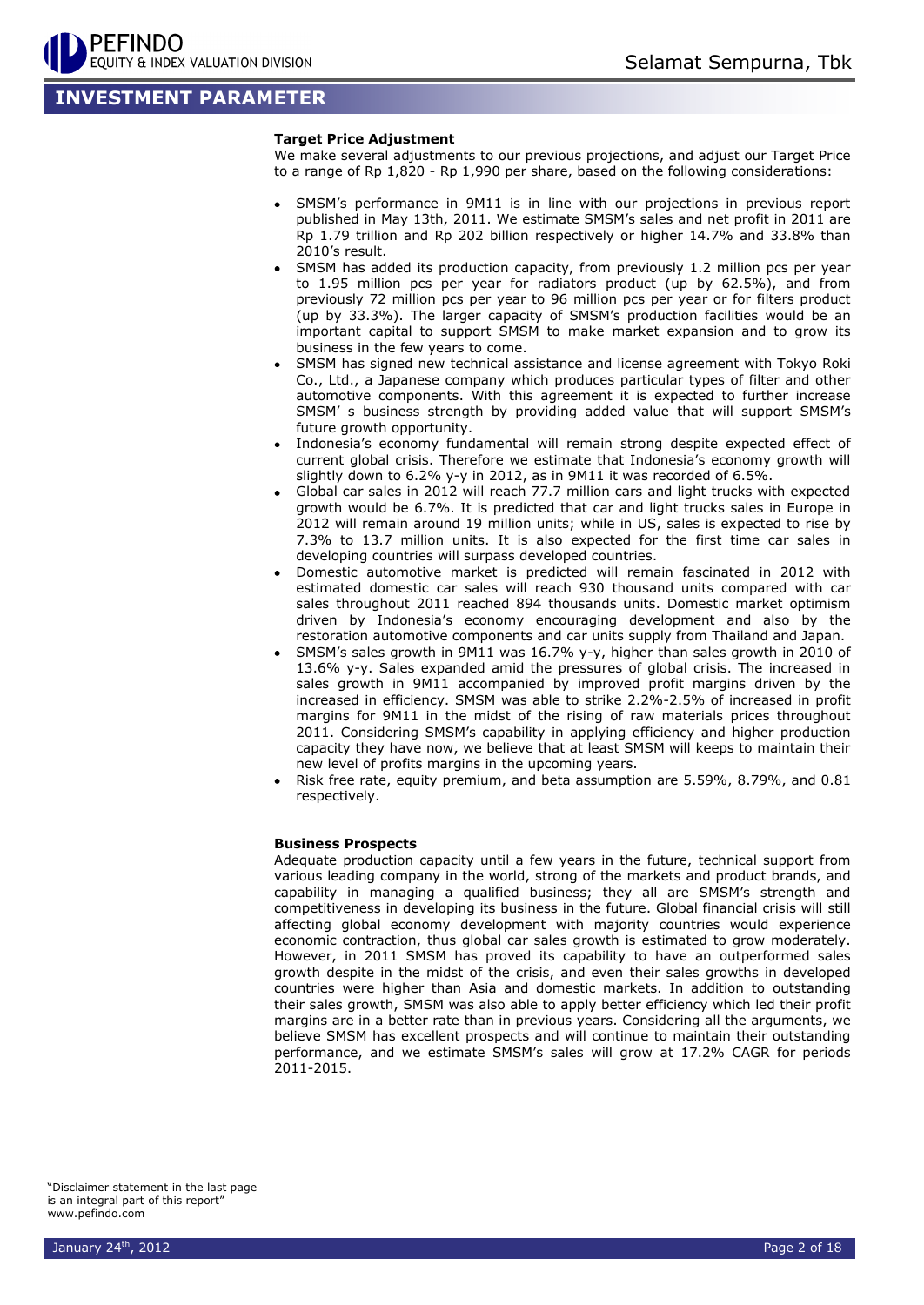#### **Table 1: Performance Summary**

|                        | 2008  | 2009  | 2010  | 2011P    | 2012P    |
|------------------------|-------|-------|-------|----------|----------|
| Revenue [Rp bn]        | 1,354 | 1,375 | 1,562 | 1,792    | 2,098    |
| Pre-tax profit [Rp bn] | 144   | 186   | 205   | 281      | 326      |
| Net profit [Rp bn]     | 91    | 133   | 150   | 201      | 234      |
| EPS [Rp]               | 64    | 92    | 104   | 140      | 162      |
| EPS growth $[%]$       | 13.9  | 45.2  | 13.2  | 33.8     | 16.1     |
| P/E[x]                 | 10.2  | 8.1   | 10.2  | $11.2**$ | $9.6***$ |
| PBV [x]*               | 1.7   | 2.2   | 3.0   | $2.4**$  | $2.3**$  |

Source: PT Selamat Sempurna Tbk, Pefindo Equity & Index Valuation Division Estimates<br>\* Restated as refer to PSAK No. 22 (2010 revision)<br>\*\*Based on SMSM's share price as of January 20™, 2012 – Rp 1,560 / share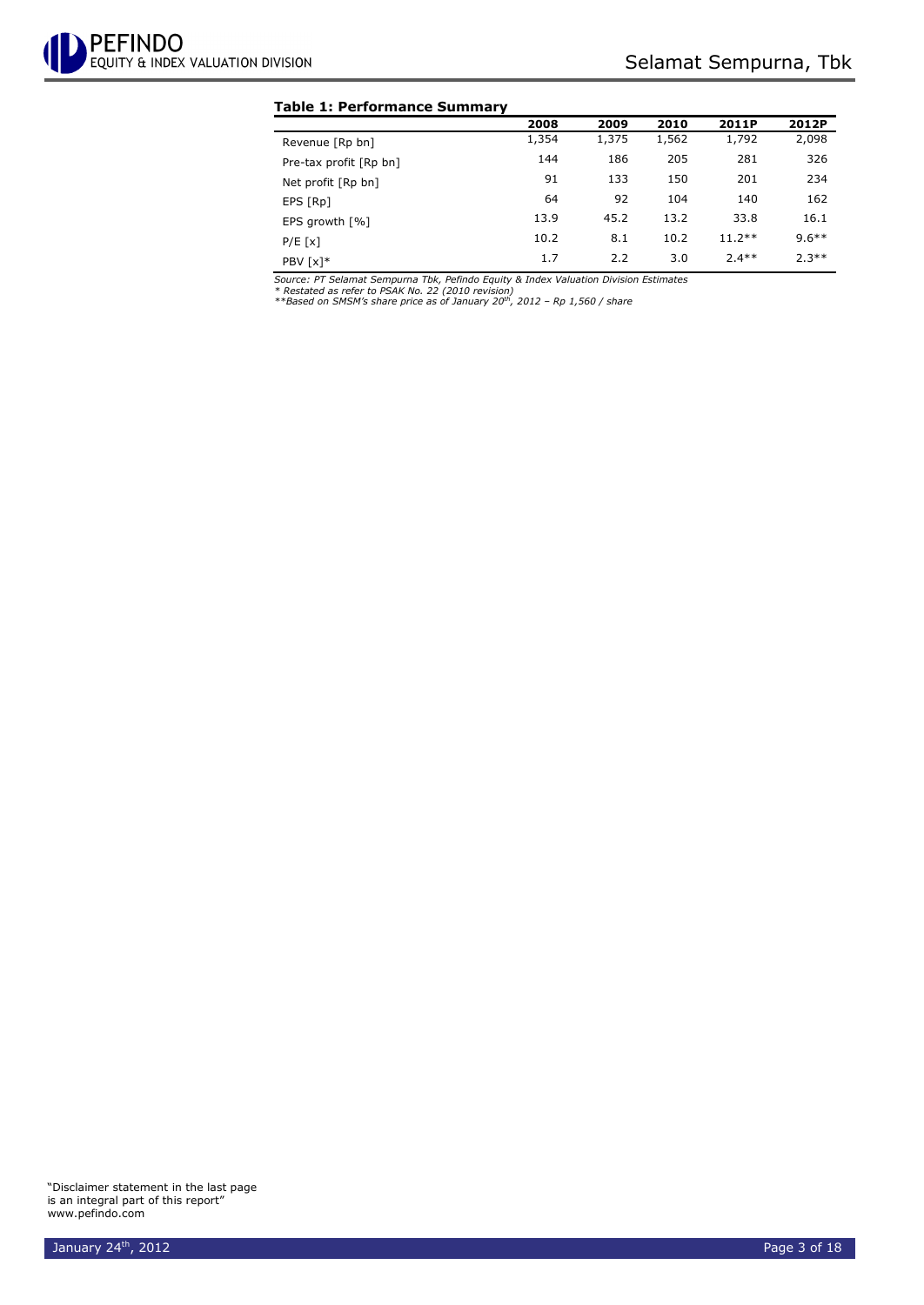## **GROWTH-VALUE MAP**

Growth-Value Map provides overview of market expectations for the companies listed on IDX. Current Performance ("CP") metric, running along the horizontal axis, is a portion of current stock market value that can be linked to the perpetuity of current company's performance in profitability. Growth Expectations ("GE") metric, plotted on the vertical axis, is the difference between current stock market value and the value of current performance. Both metrics are normalized by the company's book value.

Growth-Value Map divides companies into four clusters, they are:

**Excellent value managers ("Q-1")**

Market expects companies in Q-1 to surpass their benchmark in profitability and growth.

**Expectation builders ("Q-2")**

Market has relatively low expectations of profitability from companies in Q-2 in the short term, but has growth expectations exceed the benchmark.

**Traditionalists ("Q-3")**

Market has low growth expectations of companies in the Q-3, although they showed a good profitability in the short term.

#### **Asset-loaded value managers ("Q-4")**

Market has low expectations in terms of profitability and growth for companies in Q-4.



*Source: Pefindo Equity & Index Valuation Division*

Based on financial data as of September 30, 2011, we classify SMSM into a *traditionalist company* ("Q-3"). Market saw SMSM's capability in generating profits exceed their benchmark expectation and also exceed its peers' capability. This market expectation was confirmed by outstanding SMSM performance in 9M11 that generate highest EBITDA margin and assets turnover among its peers. It was also confirmed by the success of SMSM in increasing sales accompanied by improved profit margins, so that we estimate that in 2011 and few years forward SMSM's profit margins will be above of previous years' profit margins. On the other hand, even though SMSM is one of the largest filters and radiators manufacturers and with more than 100 countries sales destination, market expect SMSM's growth opportunity slightly below their benchmark. This condition may suggest that market still expect global uncertainty that can disturb SMSM's sales growth in international markets, but in the contrary SMSM proved their capability to deal with crisis to continue to grow. We therefore argue that market can have more expectation to SMSM's growth opportunity for the future compared with current expectation.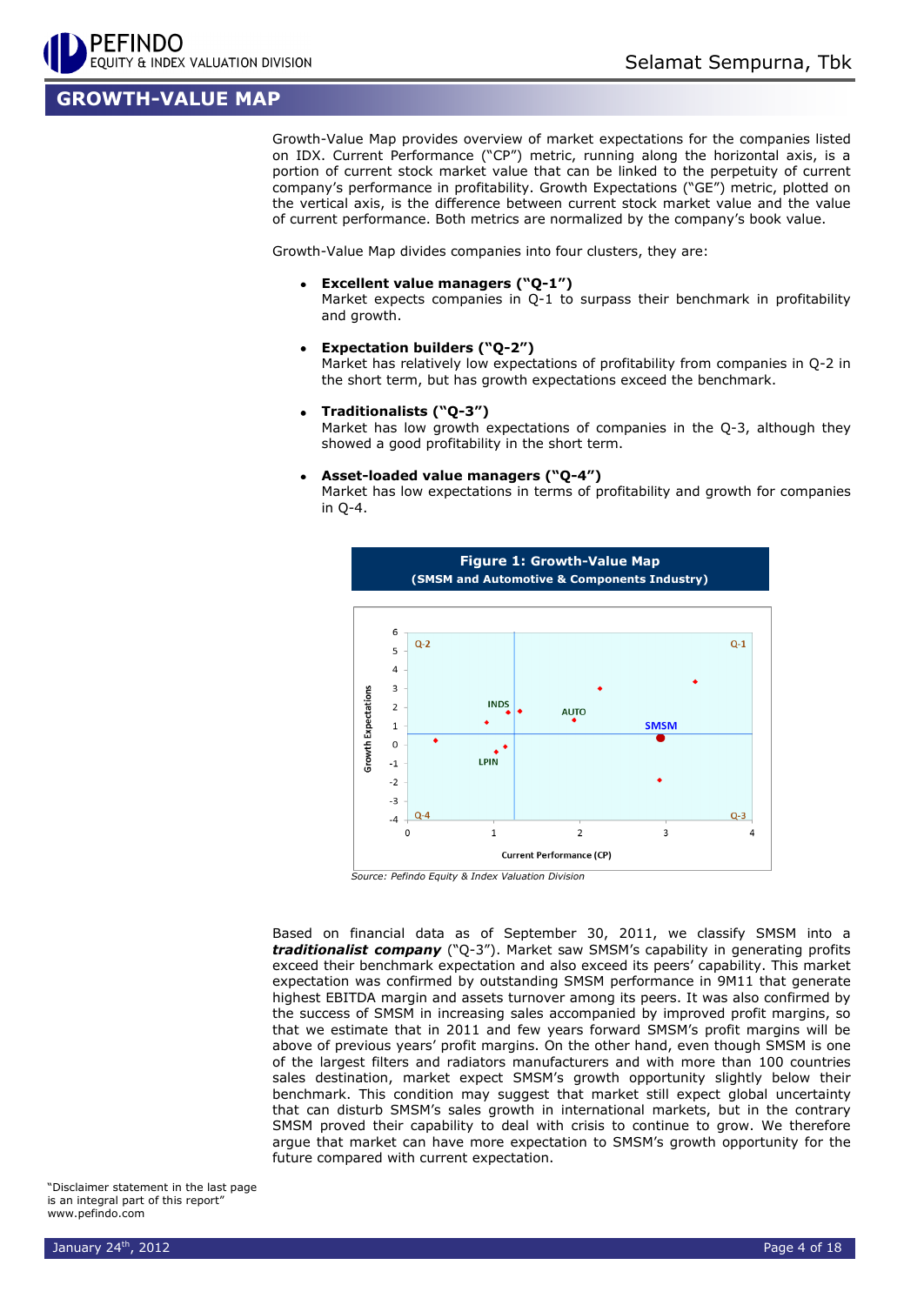## **BUSINESS INFORMATION**

#### **Production Capacity Expansion**

In 2011, SMSM has added its production capacity, from previously 1.2 million pcs per year to 1.95 million pcs per year for radiators product (up by 62.5%), and from previously 72 million pcs per year to 96 million pcs per year or for filters product (up by 33.3%). Production capacity expansion for filters product occurred at both production facilities of SMSM's and its subsidiary, PJM. Production capacity for filters product at SMSM's production facility changed from 62 million pcs per year to 72 million unit per year (changed 16.1%), while at PJM's production facility changed from 10 million pcs per year to 24 million pcs per year (changed 140.0%).

In 2010, SMSM's capacity utilization for radiators and filters product are 69% and 67% respectively, and with the production capacity expansion in 2011 we estimate SMSM's utilization will be at around 50% for radiators product and 55% for filters product. The larger production capacity SMSM's has will be an important capital to support SMSM's means to make market expansion and to grow its business in the few years to come.

#### **Table 2: SMSM's Production Capacity**

| <b>Product</b> | <b>Production</b><br><b>Facility</b> | Unit                 | 2010                     | $Sep-11$                 | 2011P                    |
|----------------|--------------------------------------|----------------------|--------------------------|--------------------------|--------------------------|
| Radiator       | <b>SMSM</b>                          | pcs/year             | 1,200,000                | 1,950,000                | 1,950,000                |
| Filter         | <b>SMSM</b><br><b>PJM</b>            | pcs/year<br>Pcs/year | 62,000,000<br>10,000,000 | 72,000,000<br>24,000,000 | 72,000,000<br>24,000,000 |

*Source: PT Selamat Sempurna Tbk, Pefindo Equity & Index Valuation Division*

#### **New Technical Assistance and License Agreement**

On November 22<sup>nd</sup>, 2011, SMSM has signed *Master Supplier Agreement* (MSA), *Technical Assistance Agreement* (TSA), and *Consignment Production Agreement* (CPA) with Tokyo Roki Co., Ltd., Japan (TRC). TRC is a Japanese company which produces particular types of filter and other automotive components. By signing those agreements SMSM expect to get value added from technical assistance and marketing, so then it can support SMSM's growth in the future. The agreements complement previous agreements that have been signed with other companies, they are: i) Tannex Corp., Japan, in 1985, ii) Tokyo Radiators Mfg. Co. Ltd., Japan, in 1994 and 2008, iii) Usui Kokusai Sangyo Kaisha, Ltd., Japan, in 1994, and iv) Donaldson Company Inc., USA, in 1984 and 2000.

#### **Others Product Production Facilities Relocation**

SMSM plans to relocate its others product (outside filters and radiators product) production facility that specialized for original equipment manufacturer (OEM) as well as for original equipment sparepart (OES) in 2012. The production facility is located in Kapuk area, Jakarta Utara, and planned to be relocated to Tangerang area, Banten. This relocation aimed as follow: 1) anticipation of demand enhancement of OEM/OES markets in the future, 2) preparing for more representatives production facility for OEM/OES markets, and 3) production facility centralization at "ADR Group industrial complex" to ease production planning and controlling activities. SMSM estimates the relocation will cost of about Rp 20-30 billion. We see that this relocation is part of SMSM's strategy to enhance service quality to its customers and to support their means to increase others product sales in the future.

#### **Recognition of SMSM's Capability in Business Development and SMSM Stock Registered in International Index**

In the year of 2011 SMSM obtained many awards that demonstrate recognition of SMSM's capabilities in the field of business development; some of the awards are as follow:

- Award from Indonesian Record Museum (MURI) with a record as the largest manufacturer and seller of filters product for automotive components industry, obtained in January 2011.
- Business Record Award from Tera Foundation as a company with the largest international trademark registration and the most complete range of filters product, obtained in March 2011.
- TOP 50 Indonesia Global Brand and TOP 250 Indonesia Original Brand from SWA Sembada Magazine given for Sakura brand (SMSM's filters product brand), obtained in July 2011.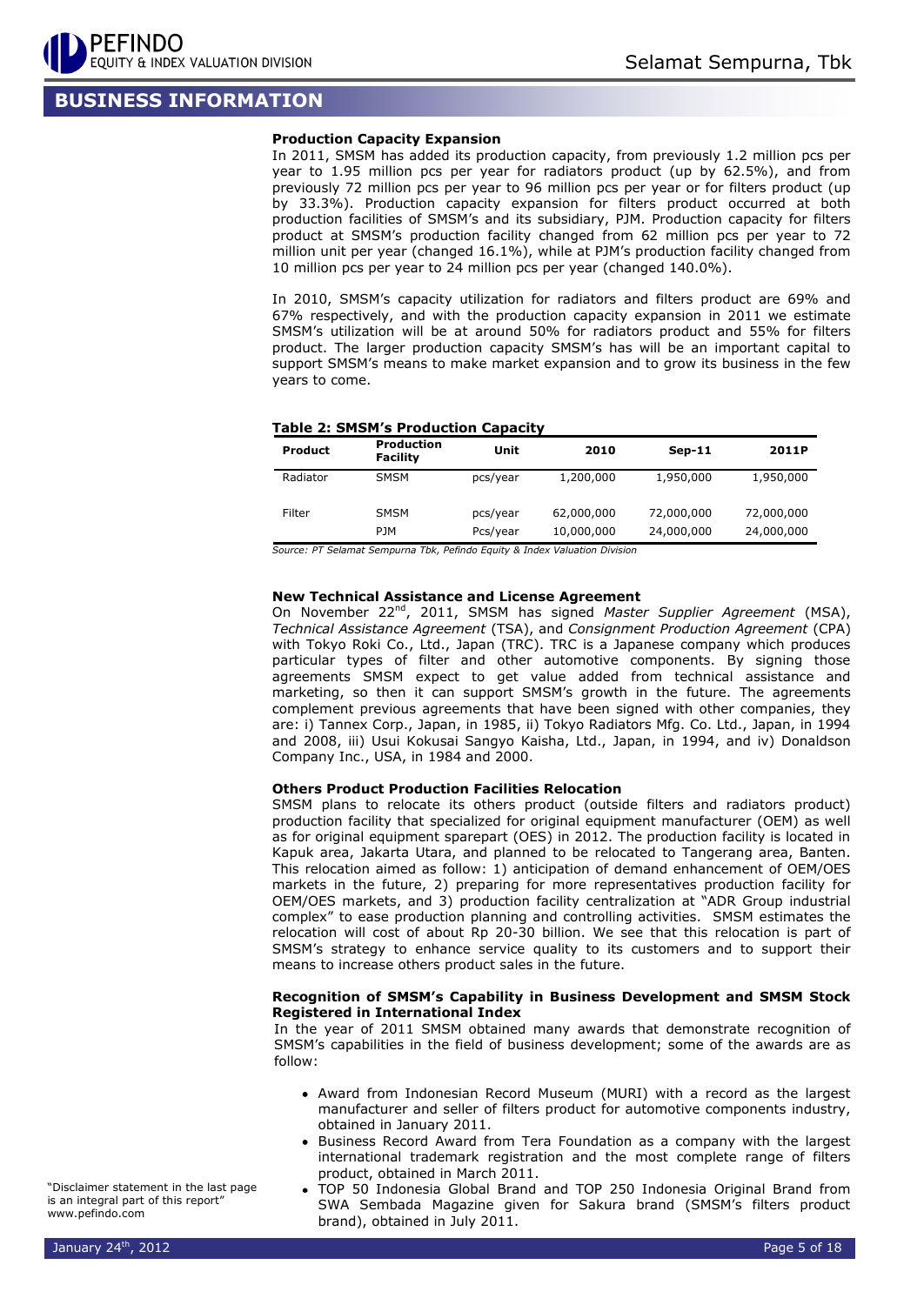- Primaniyarta Award 2011 from Indonesian Government, granted for Indonesian exporters who have performed the best practice, obtained in October 2011.
- Marketing Award 2011 from Marketing Magazines for category The Best Marketing Driving and The Best in International Marketing; a recognition for SMSM's capability in marketing their products to exports markets covering 105 countries and Sakura brands that have been registered in 90 countries. In addition, SMSM also recognized for their success in producing and introduced the first racing air filter in Indonesia. The award was obtained in November 2011.

Considering recognitions SMSM received, we believe SMSM has adequate capability in developing their business and we also confident that SMSM will persistently striving to penetrate deeper in the existing markets and likewise open possibilities in the new markets. Another encouraging development is SMSM stock registered in international index. On November  $15<sup>th</sup>$ , 2011, for the first time SMSM stock was registered in Morgan Stanley Capital International (MSCI) Indonesia Small Cap Index. MSCI Index is one of global investors reference indexes to make investment decision, and therefore SMSM will enjoy the benefit of international exposure in the eyes of global investment communities, as well as the increased of investors' confidence to SMSM's business development capability and the future prospect.

#### **World Economy Development: Collective Fiscal Austerity Effect to Global Economy Growth**

Based on The Conference Board research, global economy growth is projected to grow at 3.2% in 2012, weakening from the previous year growth of 3.9%, but then expected to accelerate somewhat to 3.5% for the periods of 2013-2016. Global economy will faces exceptional uncertainty as it enters 2012 as weaker output among developed countries and collective of fiscal austerity is being launched particularly in Eurozone. These may result one of the most severe fiscal contractions in many years. While in US, stimulus programs launched in 2010 are being replaced by austerity measures, giving more effect to collective austerity of developed countries. Therefore, advance economies are expected to have a slowdown growth in 2012 of 1.3% as in 2011 already have low growth of 1.6%. But then, it is believed that in 2013-2016 advance economy may have some recovery and they expected to be back to prerecession growth trend of a little more than 2%.

Developing countries will face weakening external demand in 2012, but in most emerging economies they can rely on domestic demand to propel the growth until the world economy becomes healthier. But for developing countries that rely on external demand, will impacted from the shrinking of global market. In line with the downturn in overall economy, emerging economies are estimated to have growth of only 5.1% in 2012 lowering from 6.4% growth in 2011. This shrinking as a result of emerging economies will experience slower export growth, and some may because already growing above the trend. However, they generally have more flexibility in fiscal policy than most of developed countries that may benefit them in term of more stable growth.

|                                                 | 2011E  | 2012F |
|-------------------------------------------------|--------|-------|
| Country                                         | (9/6)  | ( %)  |
| US                                              | 1.5    | 1.1   |
| $EU-15$                                         | 1.5    | 1.1   |
| Japan                                           | $-0.5$ | 0.7   |
| Other advanced                                  | 3.3    | 2.5   |
| <b>Advanced Economies</b>                       | 1.6    | 1.3   |
|                                                 |        |       |
| China                                           | 9.5    | 8.7   |
| India                                           | 7.8    | 7.4   |
| Other developing Asia                           | 5.1    | 2.8   |
| Latin America                                   | 4.5    | 2.9   |
| Middle East                                     | 4.3    | 2.3   |
| Africa                                          | 4.4    | 2.4   |
| Central & Eastern Europe                        | 4.0    | 2.1   |
| Rusia and other CIS                             | 4.6    | 2.8   |
| <b>Emerging Market and Developing Economies</b> | 6.4    | 5.1   |
| World                                           | 3.9    | 3.2   |

#### **Table 3: Global Economy Growth**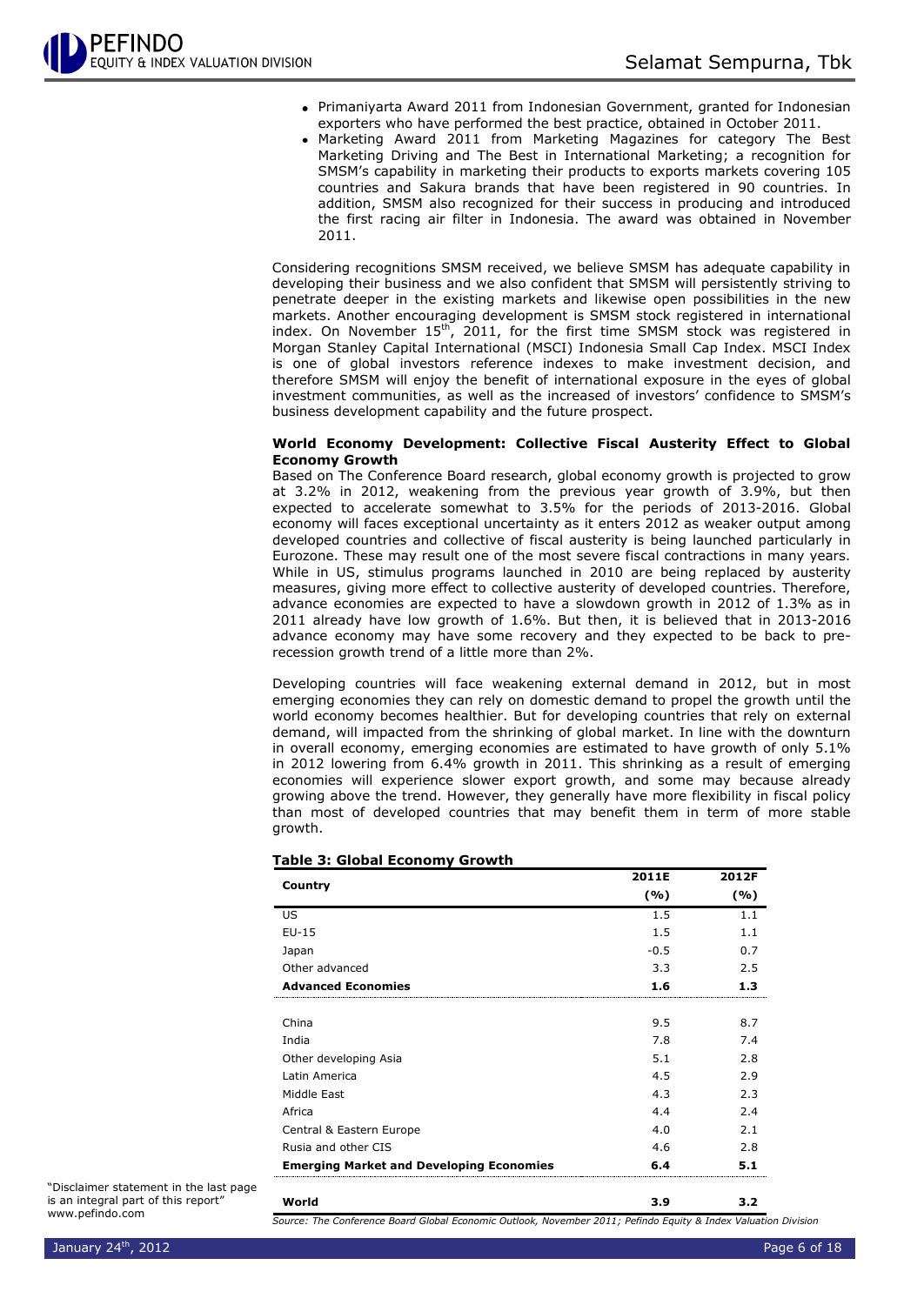#### **Indonesian Economy Development: Domestic Demand will continue to Support the Economy Growth**

Indonesian economy expanded by 6.5% y-y up to 9M11, improved compared with 2010's growth of 6.1% y-y. Domestic consumption continued to be the backbone of Indonesia's economy as it was grew by 5.4% y-y in 9M11, higher than 5.2% y-y growth in 2010. Along with the domestic consumption growth, net export also expanded faster this year, it is expanded by 64.1% y-y in 9M11 faster than 14.1% in 2010 which supported mainly by commodity export to other Asian countries that are relatively better economic performance compared to Europe and US countries. Indonesia's economy in 2011 also remarked by low inflation at the end of 2011 and reaches 3.79% y-y at the year end of 2011, much lower compared to 2010's of 6.96% y-y. Similarly, Rupiah exchange rate against US\$ strengthen compared to 2010's and on average traded at Rp 8,700-8,800 per US\$.

#### **Table 4: Indonesian Economic Indicators**

|                            | 2008  | 2009  | 2010   | 9M11  | 2011     |
|----------------------------|-------|-------|--------|-------|----------|
| GDP growth $(%$ , y-y)     | 6.1   | 4.5   | 6.1    | 6.5   | $6.5***$ |
| Inflation rate $(% , y-y)$ | 11.06 | 2.78  | 6.96   | 4.61  | 3.79     |
| Exchange rate* (Rp/US\$)   | 9,136 | 9,680 | 10,398 | 8,701 | 8,779    |
| SBI rate (%)               | 9.25  | 6.50  | 6.5    | 6.5   | 6.0      |

*\* Bank Indonesia middle rate average \*\* Expected to be unchanged from 9M11 figure*

*Source: BPS, Bank Indonesia, Pefindo Equity & Index Valuation Division*

For 2012, we see that Indonesia's economic fundamentals will remain strong despite expected effect of current global crisis that may cause slow down to global economy. Therefore we estimate that Indonesia's economy growth will slightly down to 6.2% y-y in 2012, as in 9M11 it was recorded of 6.5%. The growth locomotive would be contributed from private consumption with the support of continued consumers' optimism, manageable inflation, lower interest rate, and increasing per capita income. Indonesia's per capita income is expected to reach US\$ 3,500 in 2011, and may break US\$ 4,000 in 2012, compared to US\$ 3,000 in 2010. Meanwhile, investment realization in 9M11 was Rp 120 trillion or rose by 16% compared to 2010's, and expected to get Rp 170 trillion up to end of 2011. With population composition is dominated by productive age population (around 60%) and increasing international perception of Indonesia's economy development that reflected from the inclusion of Indonesia into investment grade by Fitch on December 2011 and by Moody's on January 2012, then we believe that Indonesia will able to maintain its favorable growth in the coming years.

#### **Moderate Outlook of Global Car Sales and Developing Countries Car Sales will Exceed Mature Market in 2012**

Global car sales in 2012 will reach 77.7 million cars and light trucks with expected growth would be 6.7% as estimated by R. L. Polk & Co. The increase in car sales would be driven by a strong demand in China which would be expected to jump by 16% to 17.9 million units compared with 15.5 million units in 2011. In Europe, 2011's sales were around 19.2 million units or only grew by 3.8% compared to 2010's sales which were 18.5 million units. It is predicted that car and light trucks sales in Europe in 2012 will remain around 19 million units due to austerity measures and sovereigndebt concerns that prevent governments from offering scrap-page programs and other incentives for buyers. While in US, sales is expected to rise by 7.3% to 13.7 million cars and light trucks in 2012 and will hardly to surpass 16 million units a year (the sales level before the recession in 2008) before 2015. The year of 2012 will be an interesting year for car sales in developing countries; it is expected for the first time car sales in developing countries will surpass developed countries. As reported by Global Auto Report, the car sales in developing countries will expand by 7% in 2012, climbing to 31 million units and exceed volumes in the mature markets of Western Europe, North America and Japan. As a comparison, a decade ago, developing countries only accounted for less than 20% of global car sales.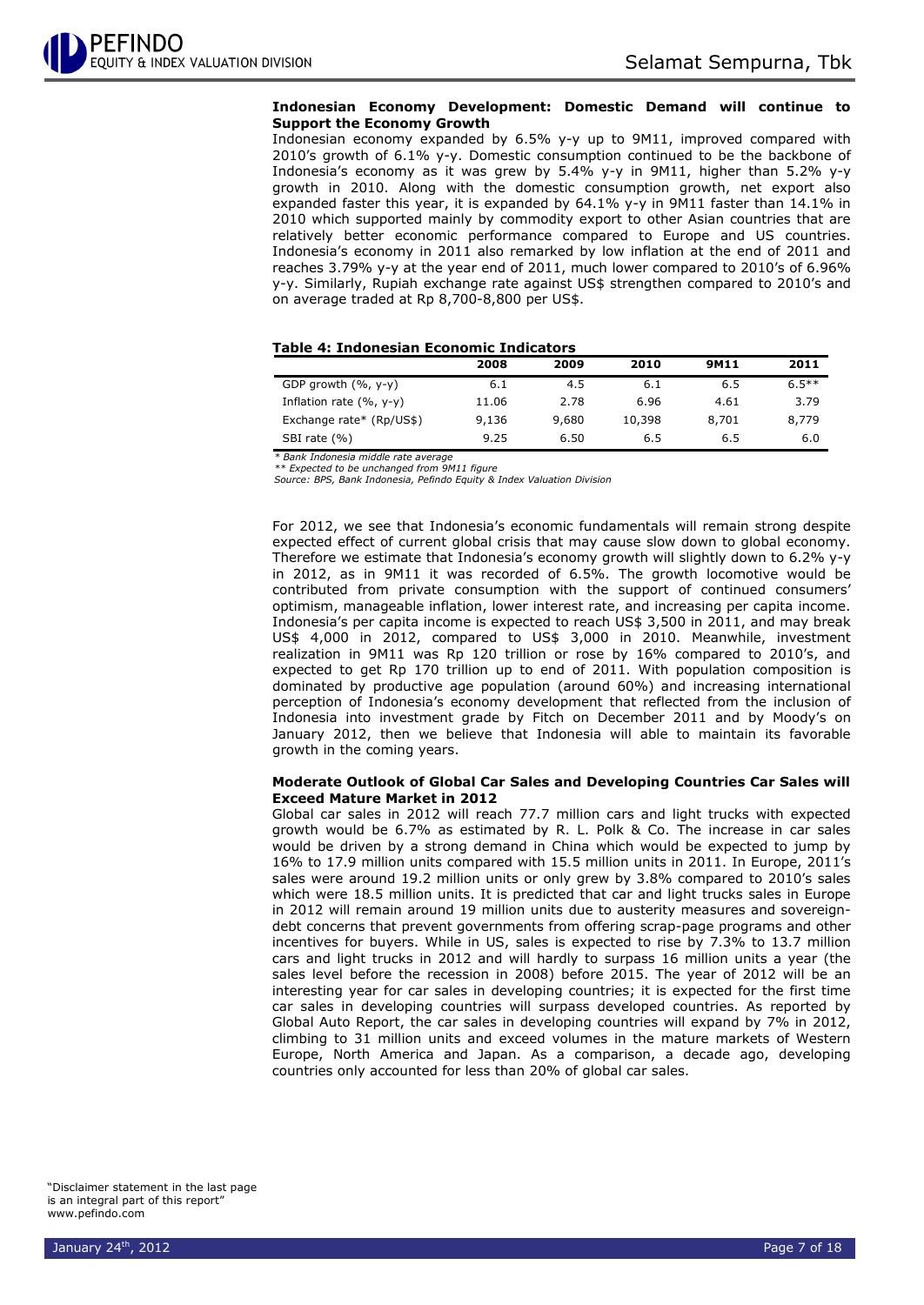



#### **Fantastic of Domestic Car Sales in 2011 and Remain Fascinated in 2012**

Indonesian Automotive Industries Association recorded domestic car sales throughout 2011 reached 894,180 units, up by 16.8% y-y compared to 2010's sales of 764,710 units. This result was fantastic since in 2011 there was tsunami that struck Japan in March 2011 and flood in Thailand that disturbed automotive components and car units supply. In November 2011, Indonesia's car sales already above Thailand's car sales with 813,856 units, while Thailand's car sales was only 739,506 units. This is for the first time as Thailand was always a leader in car sales in ASEAN region.

By considering Indonesia's economy will remain continue to record good performance and Europe and US crisis will not significantly affect overall domestic economy, national automotive market is predicted will remain fascinated in 2012 with estimated domestic car sales will reach 930 thousand units. The optimism also driven by the restoration automotive components and car units supply from Thailand and Japan. Even some manufacturers already plan to launch several new models and including low-price cars. But it is wise to consider that domestic car sales will be slowing down within the first quarter of 2012 due to government's plan of more strict limitation subsidized fuel consumption started on April  $1<sup>st</sup>$ , 2012. However, we believe the effect will only occur in the short-time and then the car sales will continue to grow normally.



*Source: Indonesian Automotive Industries Association, Pefindo Equity & Index Valuation Division*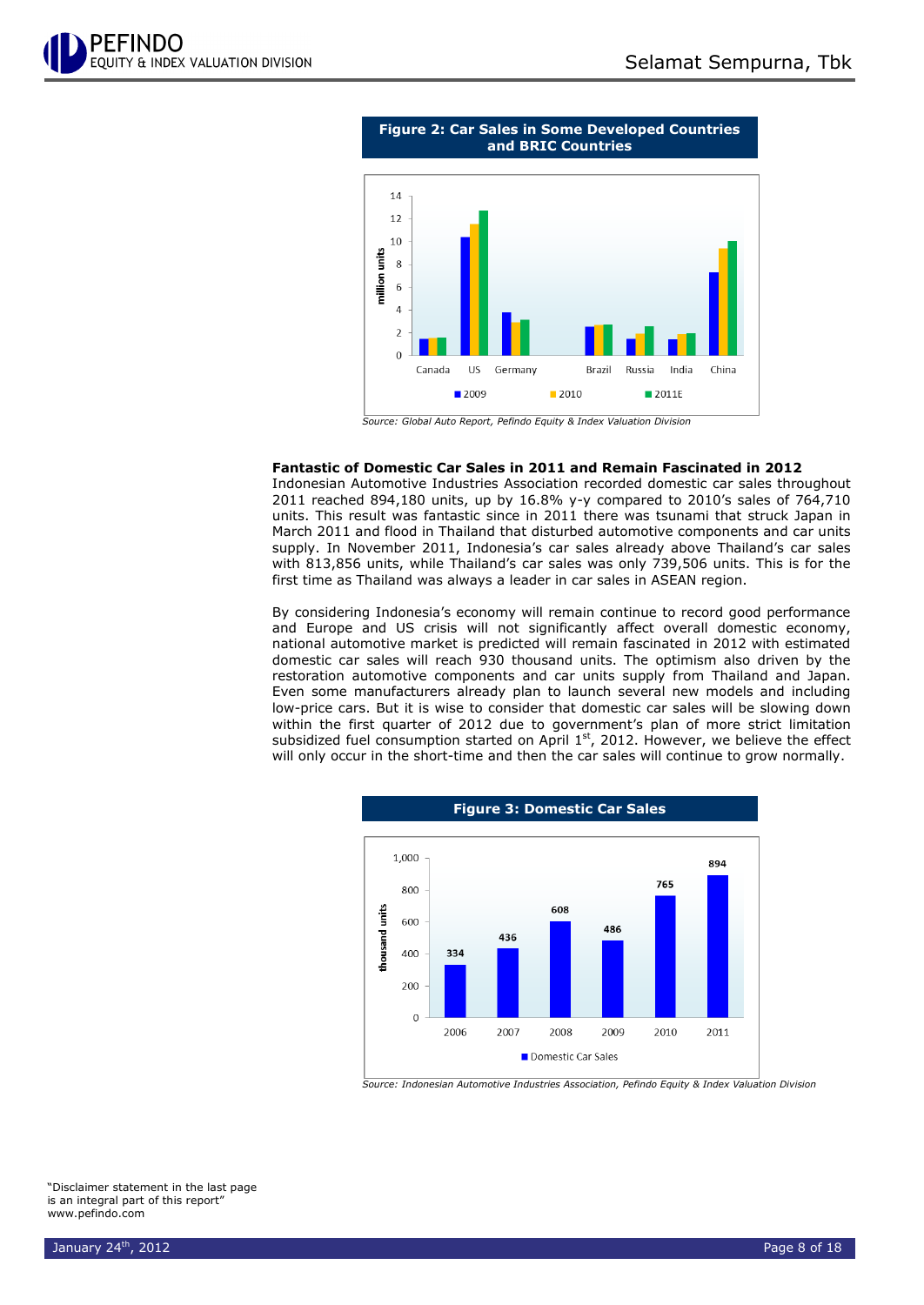#### **Heavy Equipment Industry will Continue to Expand in 2012**

In 2011, national heavy equipment production reach 7,353 units, jump by 60.6% y-y from the previous year in 2010 that was only produced 4,691 units. The fascinating of heavy equipment industry will remain to continue in 2012, as Heavy Equipment Manufacturer Association of Indonesia that production growth will be at 35% y-y to around 10 thousand units. Global crisis and global economic slowdown may not significantly impacting heavy equipment industry as the products mainly absorbed by domestic demand; besides overall market demand for heavy equipment is further than local manufacturers can produced. Up to 2011, heavy equipment market is amounted of 17 thousand units and projected to expand to 21 thousand units in 2012.



*Source: Equipment Manufacturer Association of Indonesia, Pefindo Equity & Index Valuation Division*

### **FINANCE**

#### **Convincing Capability of Market Development in Developed Countries and Big Potential in Domestic Market**

SMSM's sales is dominated by filters product with 76.7% of sales contribution in 9M11, and then followed by radiators product by 20.6%. SMSM is a company with a very wide global market with export market of more than 100 countries. Export market was accounted more than 70% of sales spreading over Asia, Australia, America, Europe and other regions. Despite developed countries suffering from current crisis, SMSM's sales in developed countries have a higher growth compared to sales in Asia and Indonesia. Sales in the region of Australia, America, and Europe and others experienced growth in 9M11 by 25.3%, 17.3%, and 31.0% respectively. Europe and others region market grew higher than other regions albeit Europe is the center of the current global crisis. SMSM able to developed significant sales growth in those three areas in the range of 12%-15% CAGR for the periods of 2007-2010. This condition provides us of convincing SMSM's capability of market development in developed economy and demonstrates market recognition of SMSM's products and services quality in those regions.

Asian countries are the highest contributor of SMSM sales and it was accounted for 28.1% in 9M11. Meanwhile the average growth in Asia region was only 8.1% CAGR for 2007-2010; the lowest average growth compared to others regions. On the other hand, domestic market is the fastest growing market for SMSM's sales with the growth of 21.6% CAGR for 2007-2010. In 9M11 domestic sales still expanded by around 15% and with sales value has reached 93% of sales in Asia region, which demonstrate that domestic market has big potential for SMSM moreover with the encouraging development of Indonesian automotive industry in the last few years.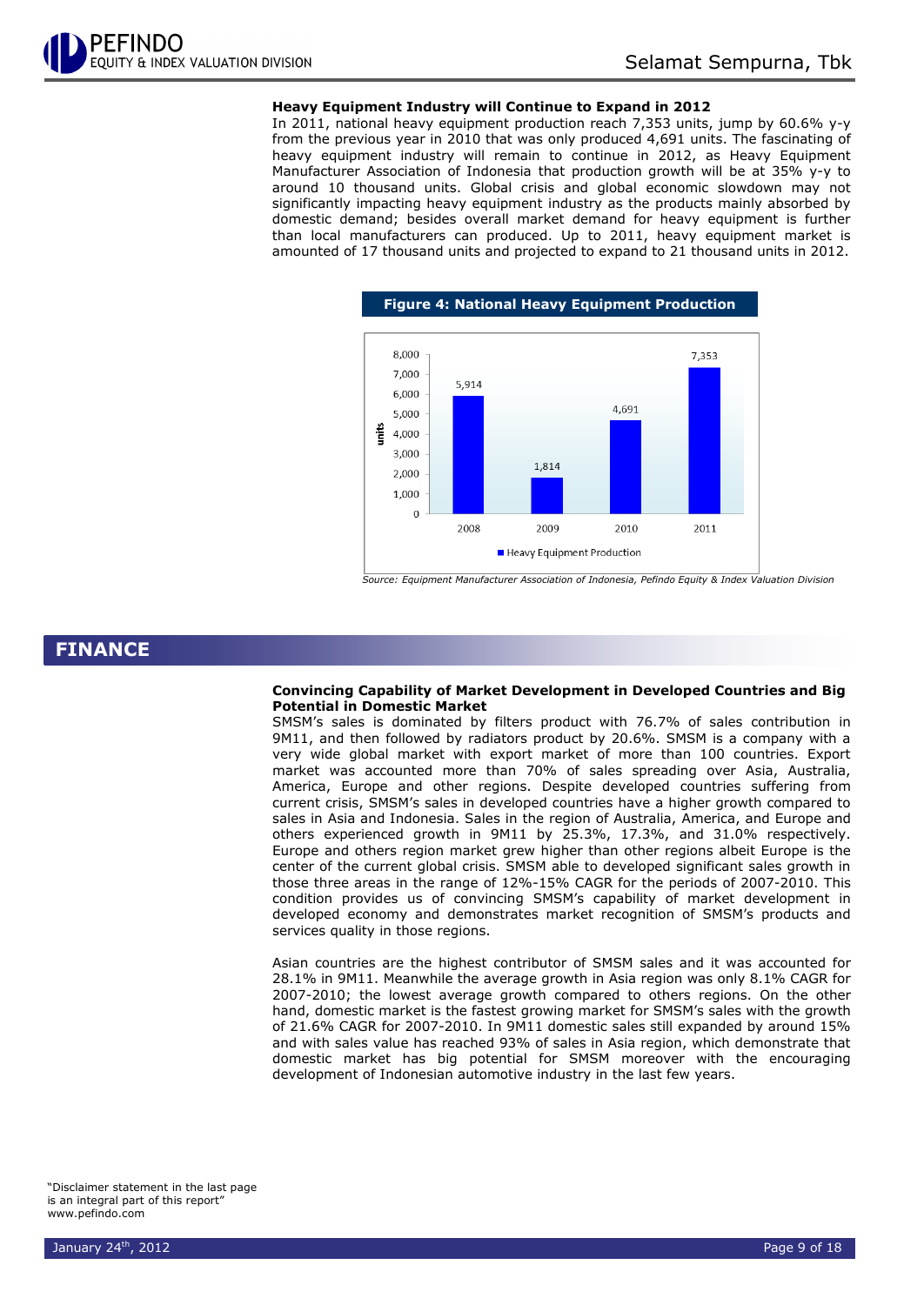

**Figure 5: SMSM's Sales Composition in 9M11**



#### **Sales by Product Sales by Geography**



*Source: PT Selamat Sempurna Tbk, Bloomberg, Pefindo Equity & Index Valuation Division*



**Figure 6: Sales Growth**

*Source: Bloomberg, PT Selamat Sempurna Tbk, Pefindo Equity & Index Valuation Division*

#### **Sales Growth Accompanied by Improved Profit Margins**

SMSM can realized sales of Rp 1.31 trillion in 9M11, grew 16.7% y-y from 9M10's sales of Rp 1.12 trillion. The growth in 9M11 is higher than sales growth for 2010 which was only 13.6% y-y. What interesting from SMSM's performance in 9M11 is that the increased in sales growth accompanied by improved profit margins driven by the increased in efficiency. SMSM was able to strike 2.2%-2.5% of increased in profit margins for 9M11. SMSM recorded 24.7% of gross margin in 9M11 compared to 22.4% in 9M10. The improved margin due to declining of SMSM's COGS to sales in the midst of the rising of raw materials prices throughout 2011. For the first nine months in 2011, average prices of raw materials of steel, nickel, aluminum, copper, and tin have climbed up of about 10%, 15%, 18%, 20%, and 50% respectively from the same period in the previous year. This condition provides indication of SMSM capability to apply efficiency in raw material management.

SMSM's EBITDA margin improved from 19.1% in 9M10 to 21.5% in 9M11 mainly supported by efficiency in operating expenses. The applied efficiency in COGS, operating expenses, and other expenses resulting in improved net margins in 9M11 to became 11.3% compared to 9M10's which only 9.2%. Profit margins in 2011 up to 9M11 showed a new level of margins as compared with the previous years. Considering SMSM's capability in applying efficiency and higher production capacity they have now, we believe that at least SMSM will keeps to maintain their new level of profits margins in the upcoming years.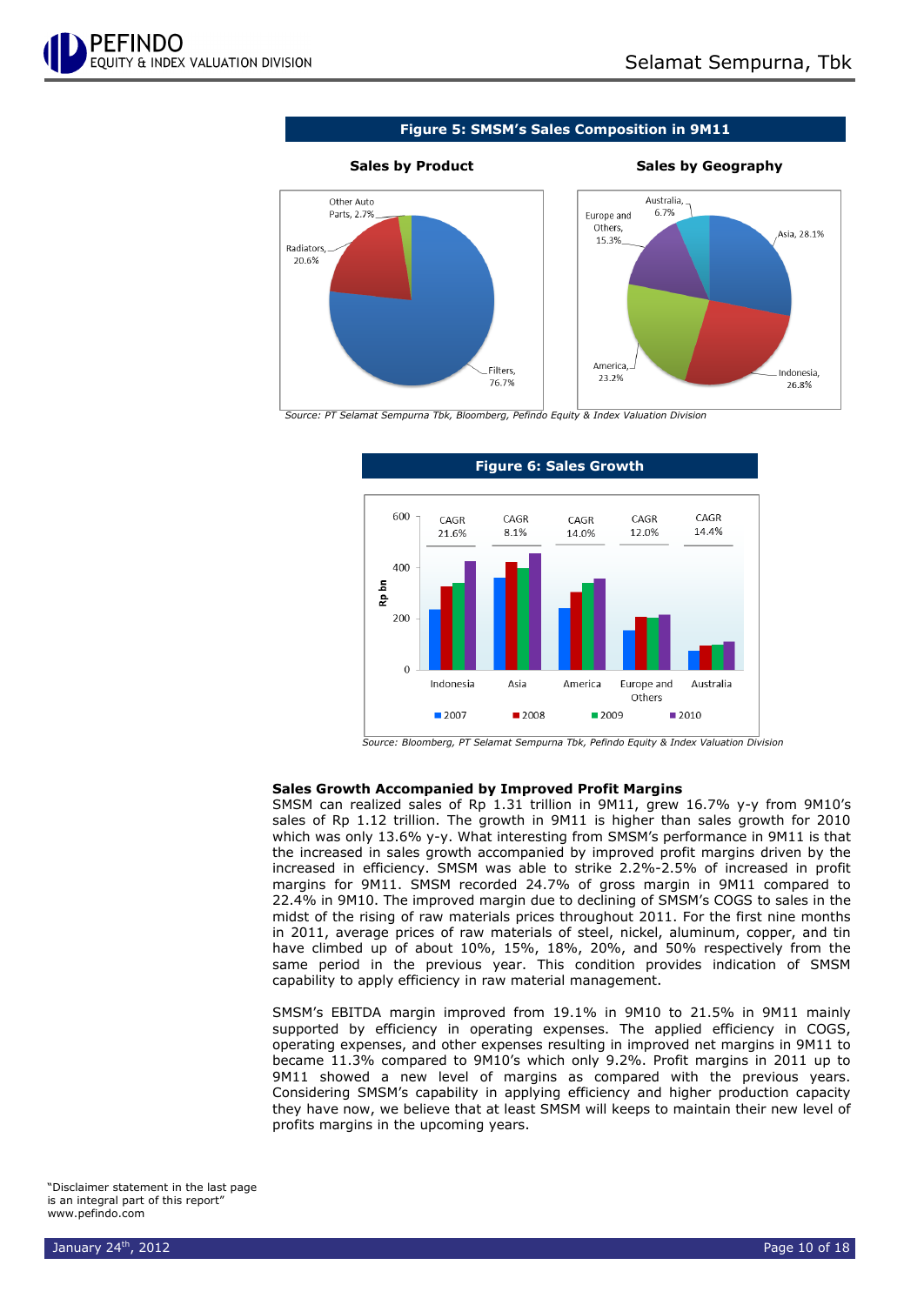



*Source: PT Selamat Sempurna Tbk, Pefindo Equity & Index Valuation Division*



#### **Figure 8: SMSM's Margins**

*Source: PT Selamat Sempurna Tbk, Pefindo Equity & Index Valuation Division*

#### **Remaining Low Debt Level and Capability to Generate Sufficient EBITDA**

SMSM's debt composition in 9M11 was 64% (Rp 159 billion) in long-term debt which is in bond debt that issued in 2010, and 36% (Rp 91 billion) in short-term debt which is in bank debt that aimed for working capital and raw materials import financing. SMSM's debt level still low marked by net-debt-to-equity ratio of 0.35 in 9M11, where this number dropped from 0.48 in 9M10. On the other hand, SMSM has a very low debt-to-EBITDA ratio of 0.89 in 9M11, and even in 9M10 its value was higher but the ratio still below of 1.5. This low ratio of debt-to-EBITDA describes there are still wide room for SMSM to maximizing the use of debt to optimizing its business, but on the other hand suggest SMSM's capability in generating sufficient EBITDA. Moreover if we consider average capital expenditure (capex) spent annually by SMSM is about Rp 90- 100 billion, and then EBITDA-to-capex ratio will be at 2.5-4 times. This describes SMSM has a sufficient capability in financing its business development and also its debt covering.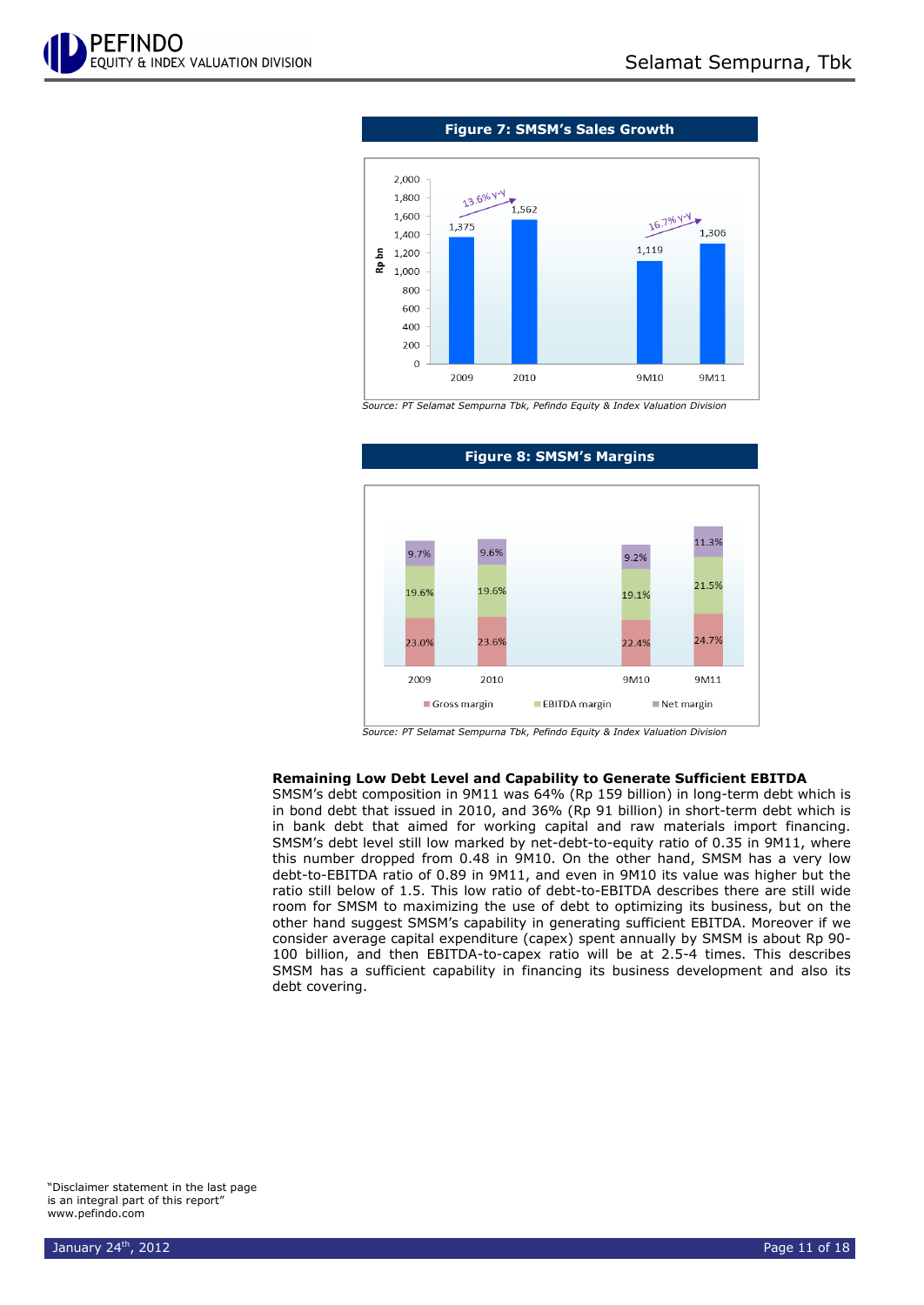

**Figure 9: SMSM's Margins vs Its Peers**



*Source: PT Selamat Sempurna Tbk, Pefindo Equity & Index Valuation Division*



#### **Figure 10: SMSM's Capital Expenditure**

*Source: PT Selamat Sempurna Tbk, Pefindo Equity & Index Valuation Division*

#### **Dividend Update: Final Cash Dividend 2010 and Interim Dividend 2011**

On June 6<sup>th</sup>, 2011, Annual General Meeting of Shareholders has decided cash dividend disbursement of Rp 136.8 billion or Rp 95 per share for 2010 fiscal year, which reflects 90.9% of net income of Rp 150.4 billion. As in 2010 SMSM has paid interim dividends of Rp 93.6 billion or Rp 65 per share, therefore the final cash dividend for 2010 fiscal year is Rp 43,2 billion or Rp 30 per share which then already paid by SMSM on August  $4<sup>th</sup>$ , 2011. Meanwhile, for 2011 fiscal year, SMSM has scheduled interim dividend payment of Rp 72.0 billion or Rp 50 per share and already paid on December  $1<sup>st</sup>$ , 2011. Based on long history of dividend payment, we believe SMSM will continue to have a strong commitment in dividend payment as they already apply as part of their long-term goals within 5 years ahead. Therefore, it is not surprising if SMSM commitment awarded by Finance Asia with predicate: *most committed to a strong dividend policy (ranked 6th)* among listed companies in Indonesia.

#### **Still Highly Competitive Performance among Its Peers**

SMSM has the highest EBITDA margin in 9M11 (21.5%) compared with its peers namely AUTO, INDS, and LPIN that indicates SMSM has a better capability in generating operating profit among its peers, moreover SMSM has a very competitive gross margin. SMSM also has the highest assets turnover among its peers of 1.15 compared to 0.76 of average value of SMSM and its peers. SMSM showed a very encouraging achievement in capability of assets utilization and market development compared to its peers. Automotive industry suggest has low leverage level represent by low average ratio of net-debt-to-equity and debt-to-EBITDA of 0.15 and 1.90 respectively. Even SMSM has the lowest debt-to-EBITDA ratio of 0.89 in 9M11. Considering all the facts we see that SMSM performance still higly competitive among its peers moreover coupled with SMSM outstanding capabilty in business development, we believe SMSM will compete competitively and even provides benchmark in automotive components industry.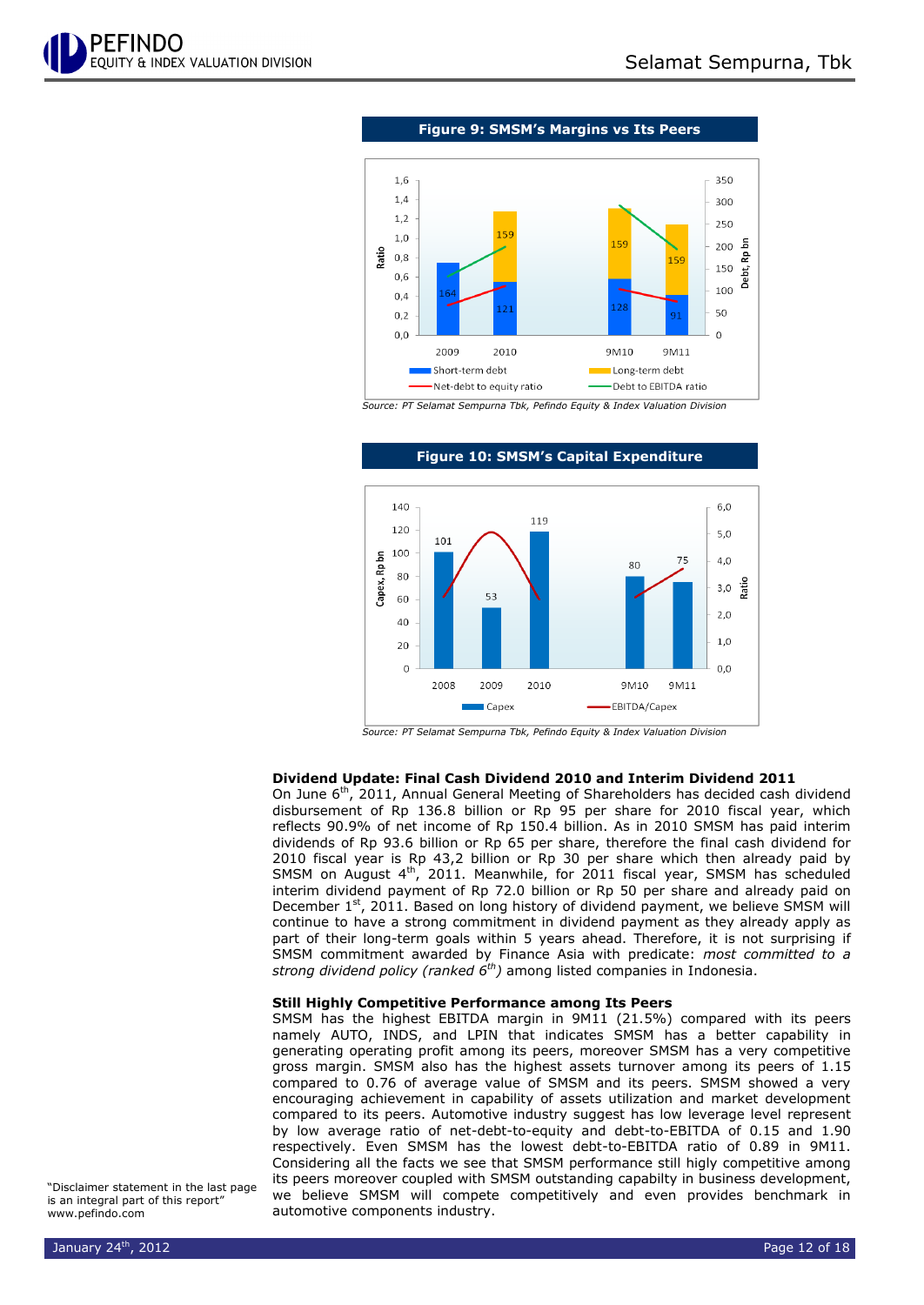#### **Table 5: Peers Comparison of 9M11 Performance**

|                        | <b>SMSM</b> | <b>AUTO</b> | <b>INDS</b> | <b>LPIN</b> | Avg. |
|------------------------|-------------|-------------|-------------|-------------|------|
| Gross margin (%)       | 24.7        | 16.8        | 21.8        | 43.4        | 26.7 |
| EBITDA margin (%)      | 21.5        | 8.9         | 17.1        | 7.9         | 13.8 |
|                        |             |             |             |             |      |
| <b>Assets Turnover</b> | 1.15        | 0.80        | 0.80        | 0.30        | 0.76 |
| Net-debt-to-equity     | 0.35        | 0.08        | 0.51        | (0.33)      | 0.15 |
| Debt-to-EBITDA         | 0.89        | 1.68        | 2.95        | 2.08        | 1.90 |
|                        |             |             |             |             |      |

*Source: Bloomberg, PT Selamat Sempurna Tbk, Pefindo Equity & Index Valuation Division*

#### **Business Prospect**

SMSM now has a bigger production capacity which giving supply of idle capacity of estimated about 50% for radiators product and 45% for filters products in 2011. The idle capacities will become one of main capital for SMSM in market expansion measures so that SMSM already equipped for the increasing demand in the coming years. New agreements with Tokyo Roki Co., Ltd., Japan is expected to giving added value especially in technical assistance in production and marketing the related products and then becoming new driving engine for SMSM growth opportunity in future. We believe on SMSM's capability in business development as well as many various institutions that have provided SMSM awards in 2011 for its outstanding business performance.

Although in 2011 world economy affected by the global crisis, SMSM's sales to export markets were still able to grow with a convincing growth rate of 16%-31% (in 9M11) outperformed sales growth in domestic market. Moreover sales in Europe and others region recorded the highest growth among market regions SMSM have, suggest SMSM's capability to keep growing in the midst of crisis that has faced. Global car sales outlook in 2012 is remain in moderate level, with expected sales growth in US market will higher than expected growth of global market, and fascinating growth will happened in developing countries where the car sales in developing economy market will exceed car sales in developed economy. Meanwhile, with the portion of 25%-35% and as a region with the highest average sales growth (21.6% CAGR, 2007-2010), domestic market also promising big opportunities for SMSM. Moreover supported with encouraging Indonesia's economy development for the last few years and estimated to continue in 2012 with expected economic growth of 6.2 y-y. Domestic car and heavy equipment sales development was also fantastic in 2011 and expected to continue in 2012.

We see that 2011 was a very special year for SMSM. SMSM successfully scored sales growth accompanied by improved profit margins, moreover in the midst of the climbing of raw materials prices. Profit margins in 9M11 suggest a new level of margins which we expect will sustain in the years ahead. SMSM also has a capability in generating sufficient operating profits and proven assets utilization that even higher than its peers. Considering all the aspects described before, we believe SMSM has a bright prospect in the future in term of growth and competitiveness. Thus we estimate average SMSM' sales growth for the periods of 2010-2015 will reach 16.7% CAGR.

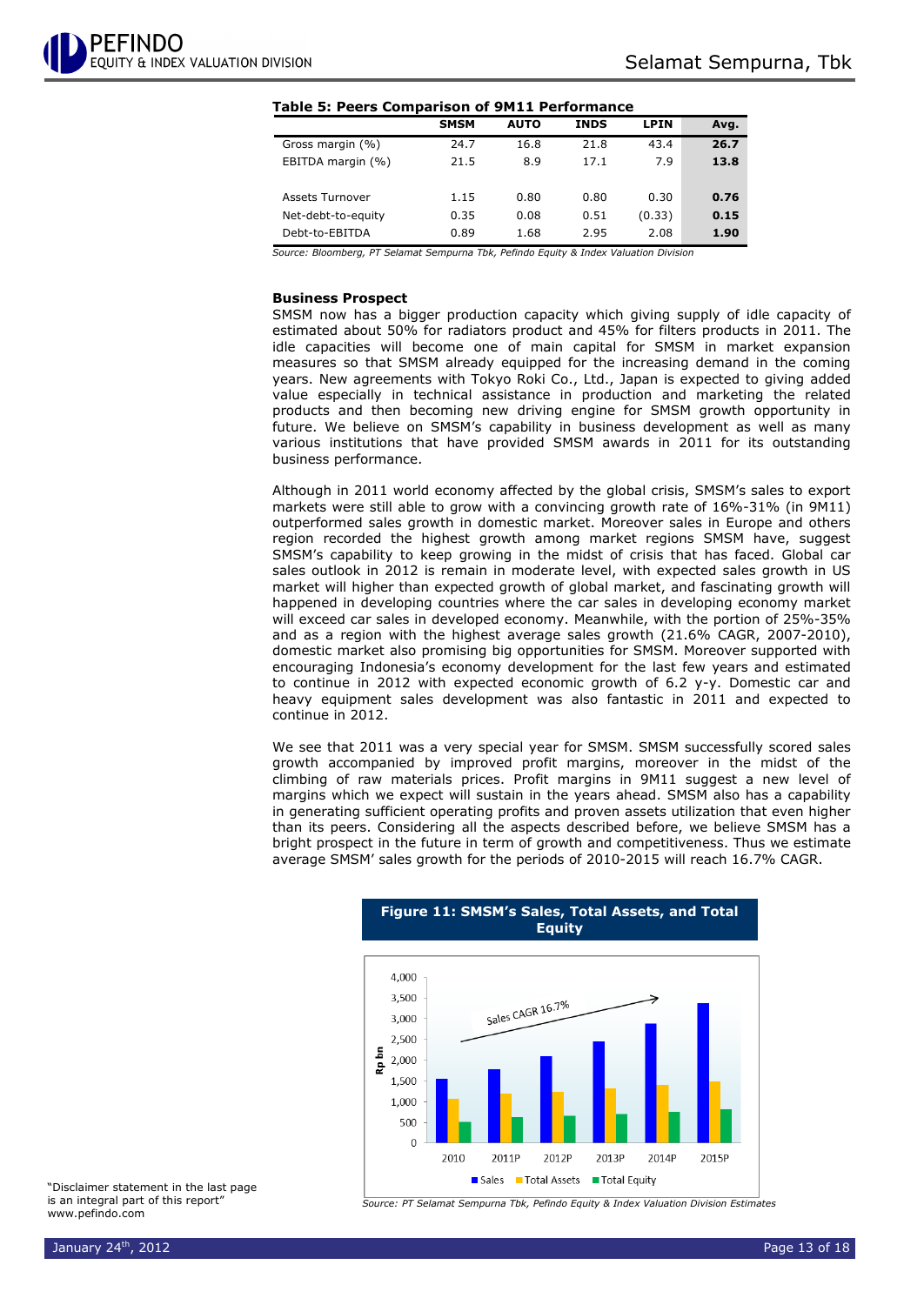

## **INDUSTRY COMPARISON**

|                             | <b>SMSM</b> | <b>AUTO</b> | <b>INDS</b> | <b>LPIN</b> |
|-----------------------------|-------------|-------------|-------------|-------------|
| Net sales [Rp bn]           | 1,306       | 5,451       | 891         | 44          |
| Gross profit [Rp bn]        | 323         | 916         | 194         | 19          |
| Operating profit [Rp bn]    | 220         | 362         | 131         | 3           |
| Net profit [Rp bn]          | 148         | 754         | 86          | 6           |
| Total asset [Rp bn]         | 1,131       | 6,779       | 1,117       | 150         |
| Total liabilities [Rp bn]   | 447         | 2,217       | 518         | 36          |
| Total equity [Rp bn]        | 684         | 4,562       | 599         | 113         |
| Growth y-y                  | 16.7        | 18.1        | 17.9        | 5.1         |
| Net sales [%]               | 28.5        | 10.0        | 27.9        | 8.0         |
| Gross profit [%]            | 38.6        | (11.3)      | 44.9        | (51.3)      |
| Operating profit [%]        | 44.1        | (9.4)       | 26.7        | (34.5)      |
| Net profit [%]              | 16.7        | 18.1        | 17.9        | 5.1         |
| <b>Profitability</b>        | 24.7        | 16.8        | 21.8        | 43.4        |
| Gross profit margin [%]     | 16.9        | 6.6         | 14.7        | 7.4         |
| Operating profit margin [%] | 13.1        | 11.1        | 7.7         | 4.3         |
| <b>ROA [%]</b>              | 21.6        | 16.5        | 14.4        | 5.6         |
| <b>ROE [%]</b>              | 24.7        | 16.8        | 21.8        | 43.4        |
| Leverage                    |             |             |             |             |
| DER [x]                     | 0.7         | 0.5         | 0.9         | 0.3         |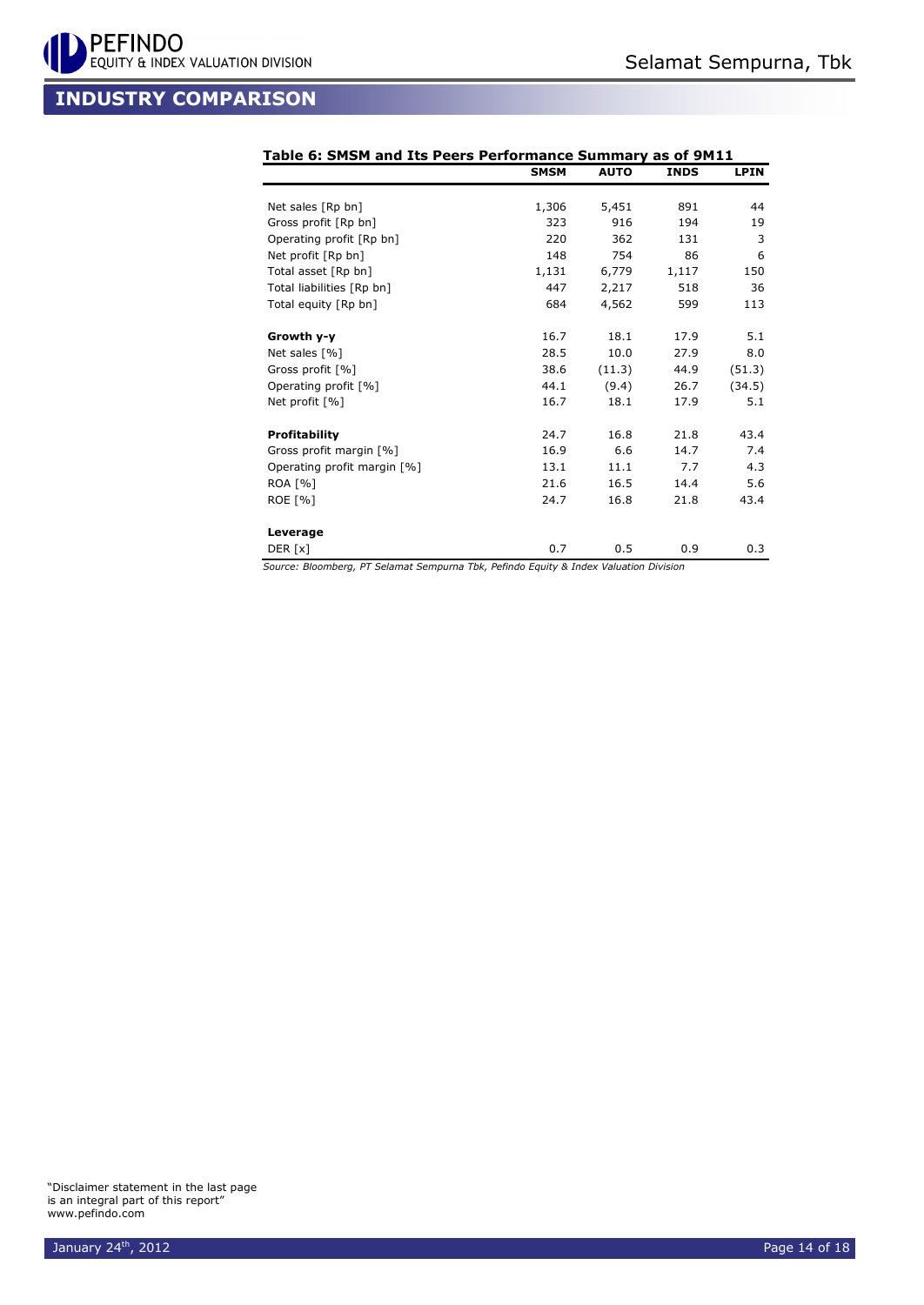## **TARGET PRICE**

#### **VALUATION**

#### **Methodology**

We apply Discounted Cash Flow (DCF) method as the SMSM valuation approach considering the income growth is a value driver instead of the asset growth.

Furthermore, we also apply Guideline Company Method (GCM) as comparison method.

This valuation is based on 100% shares price as of January 24<sup>th</sup>, 2012, and Financial Report as of September  $30<sup>th</sup>$ , 2011 as the basis for the fundamental analysis.

#### **Value Estimation**

We use the cost of capital and cost of equity of 10.89% and 12.71% based on the following assumptions:

| <b>Table 7: Assumption</b>          |       |
|-------------------------------------|-------|
| Risk free rate $\lceil \% \rceil$ * | 5.59  |
| Risk premium [%]*                   | 8.79  |
| Beta $\lceil x \rceil^*$            | 0.81  |
| Cost of Equity [%]                  | 12.71 |
| Marginal tax rate [%]               | 22.00 |
| Debt to Equity Ratio [x]            | 0.74  |
| <b>WACC [%]</b>                     | 10.89 |

*Source: Bloomberg, Pefindo Equity & Index Valuation Division Estimates \* as of January 24th , 2011* 

Target price for 12 months based on valuation as per January  $24^{th}$ , 2012, is as follows:

- Using DCF method with discount rate assumption 10.89%, is Rp 2,020 Rp 2,250 per share.
- $\div$  Using GCM method (P/E 9.7X and P/BV 2.1X) is Rp 1,358 Rp 1,396 per share.

In order to obtain a value which represents both value indications, we have weighted both DCF and GCM methods by 70%:30%.

Based on the above calculation, target price of SMSM for 12 month is **Rp 1,820** - **Rp 1,990** per share.

#### **Table 8: Summary of DCF Method Valuation**

|                               | <b>Conservative</b> | Moderate | <b>Optimist</b> |
|-------------------------------|---------------------|----------|-----------------|
| PV of Free Cash Flows [Rp bn] | 925                 | 974      | 1,022           |
| PV of Terminal Value [Rp bn]  | 2,221               | 2,338    | 2,455           |
| Non-Operating Assets [Rp bn]  | 12                  | 12       | 12              |
| Debt [Rp bn]                  | (249)               | (249)    | (249)           |
| Number of Share [mn shares]   | 1,440               | 1,440    | 1,440           |
| Fair Value per Share [Rp]     | 2,020               | 2,135    | 2,250           |

*Source: Pefindo Equity & Index Valuation Division Estimates*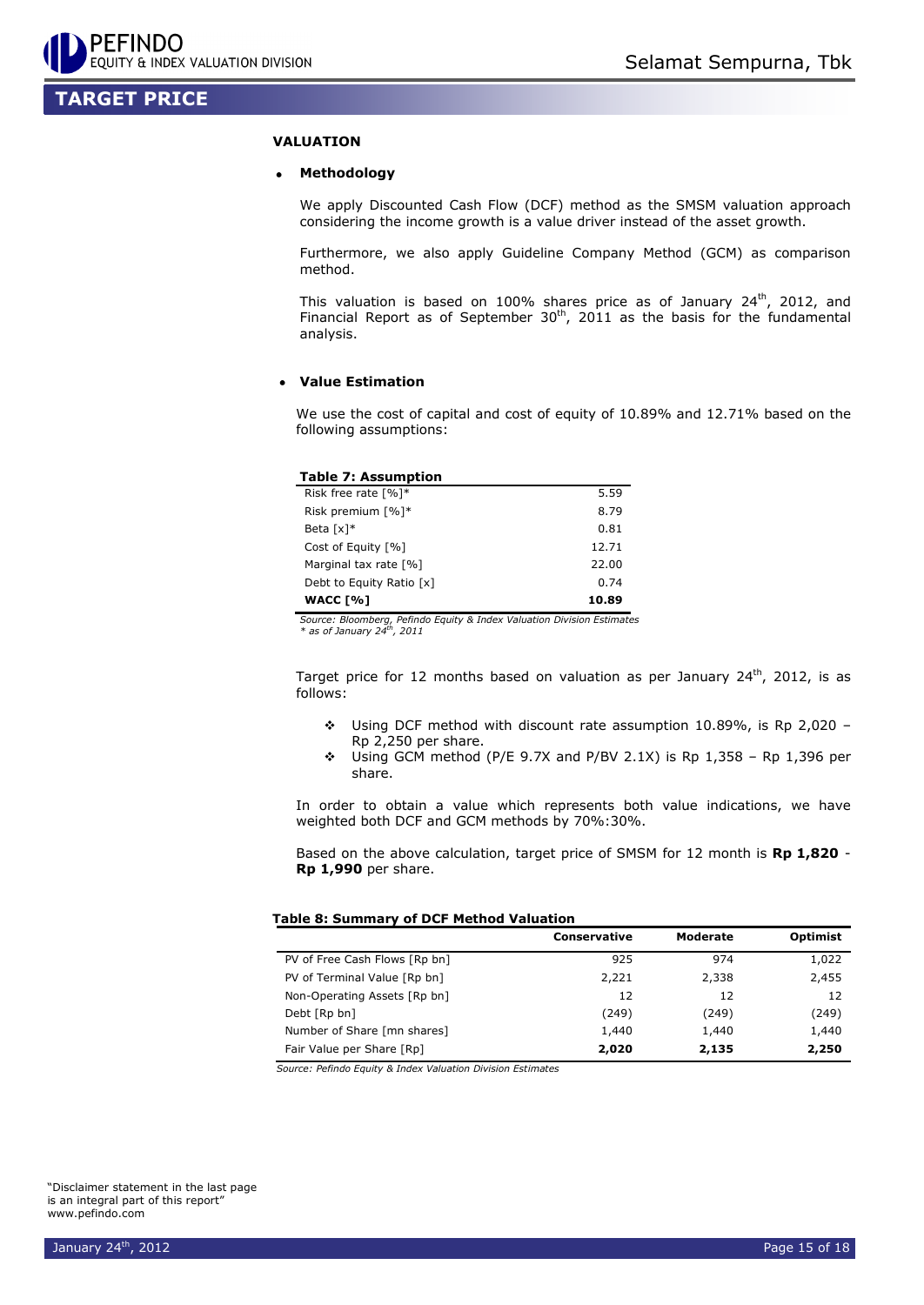#### **Table 9: GCM Comparison**

|        |                                       | <b>LPIN</b>                               | Average |
|--------|---------------------------------------|-------------------------------------------|---------|
|        |                                       |                                           |         |
| 3,500  | 3,775                                 | 2,200                                     |         |
| 13,495 | 849                                   | 47                                        |         |
|        | 10.5                                  | 4.3                                       | 9.7     |
| 3.1    | 1.4                                   | 0.4                                       | 2.1     |
|        | 1,560<br>2,246<br>11.5<br>12.5<br>3.6 | <b>SMSM</b><br><b>INDS</b><br><b>AUTO</b> |         |

*Source: Bloomberg, Pefindo Equity & Index Valuation Division*

#### **Table 10: Summary of GCM Method Valuation**

|      | Multiple [x] | Est. EPS [Rp] | Est. BV/share [Rp] | Value [Rp] |
|------|--------------|---------------|--------------------|------------|
| P/E  | 9.7          | 140           | -                  | 1,358      |
| P/BV |              | $\sim$        | 655                | 1,396      |

*Source: Bloomberg, Pefindo Equity & Index Valuation Division Estimates*

#### **Table 11: Fair Value Reconciliation**

|              |            | Fair Value per Share [Rp] |         |  |  |  |  |
|--------------|------------|---------------------------|---------|--|--|--|--|
|              | <b>DCF</b> | <b>GCM</b>                | Average |  |  |  |  |
| Upper limit  | 2,250      | 1,396                     | 1,990   |  |  |  |  |
| Bottom limit | 2,020      | 1,358                     | 1,820   |  |  |  |  |
| Weight       | 70%        | 30%                       |         |  |  |  |  |

*Source: Pefindo Equity & Index Valuation Division Estimates*

*Note: average price is rounded according to the fractional price prevailing on the IDX*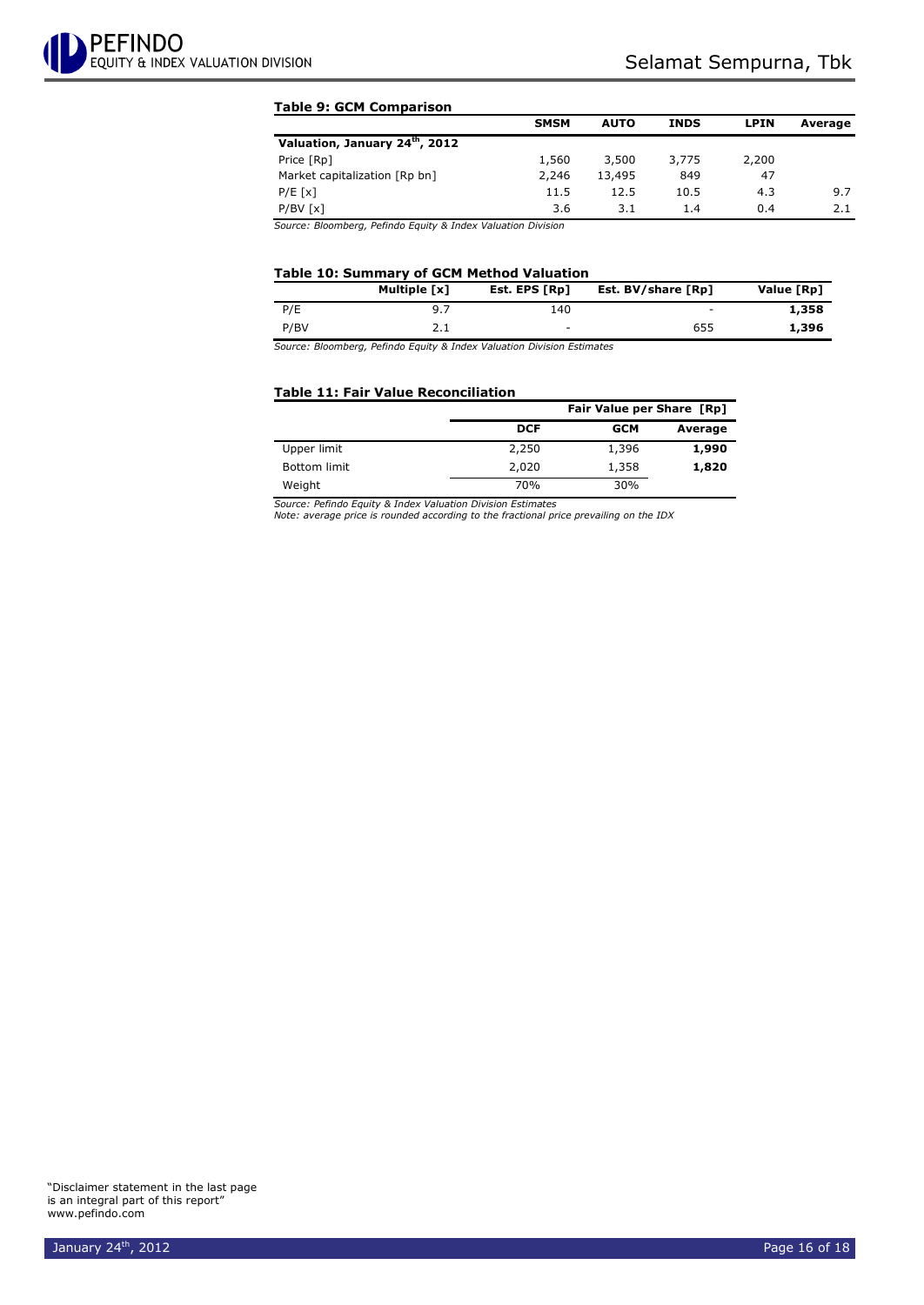

#### **Table 12: Income Statement**

|                           |         |       |                               |       | נווע עת |
|---------------------------|---------|-------|-------------------------------|-------|---------|
|                           | 2008    | 2009  | 2010                          | 2011P | 2012P   |
| Net sales                 | 1,354   | 1,375 | 1,562                         | 1,792 | 2,098   |
| COGS                      | (1,025) |       | $(1,058)$ $(1,193)$ $(1,350)$ |       | (1,580) |
| <b>Gross profit</b>       | 329     | 316   | 369                           | 441   | 518     |
| Operating expense         | (116)   | (126) | (141)                         | (145) | (172)   |
| <b>Operating profit</b>   | 213     | 190   | 228                           | 296   | 346     |
| EBITDA                    | 271     | 270   | 306                           | 420   | 450     |
| Other income<br>(charges) | (69)    | (4)   | (23)                          | (15)  | (19)    |
| Pre-tax profit            | 144     | 186   | 205                           | 281   | 326     |
| Tax                       | (42)    | (43)  | (40)                          | (62)  | (72)    |
| Net profit                | 91      | 133   | 150                           | 201   | 234     |

*Source: PT Selamat Sempurna Tbk, Pefindo Equity & Index Valuation Division Estimates*

#### **Table 13: Balance Sheet**

|                              |      |      |       |       | (Rp bn) |
|------------------------------|------|------|-------|-------|---------|
|                              | 2008 | 2009 | 2010  | 2011P | 2012P   |
| <b>Assets</b>                |      |      |       |       |         |
| <b>Current assets</b>        |      |      |       |       |         |
| Cash and cash equivalents    | 14   | 9    | 14    | 17    | 18      |
| Receivables                  | 244  | 279  | 314   | 344   | 317     |
| Inventory                    | 286  | 255  | 307   | 425   | 481     |
| Other assets                 | 11   | 32   | 26    | 29    | 32      |
| <b>Total current assets</b>  | 555  | 575  | 662   | 815   | 847     |
| Fixed assets                 | 358  | 341  | 377   | 371   | 390     |
| Other assets                 | 16   | 25   | 29    | 30    | 30      |
| <b>Total assets</b>          | 930  | 942  | 1,067 | 1,216 | 1,267   |
| <b>Liabilities</b>           |      |      |       |       |         |
| Trade payables               | 51   | 128  | 125   | 104   | 119     |
| Short-term debt              | 190  | 164  | 121   | 140   | 140     |
| Other short-term liabilities | 64   | 70   | 59    | 62    | 62      |
| Long-term debt               | ۰    |      | 159   | 160   | 160     |
| Other long-term liabilities  | 36   | 35   | 36    | 36    | 36      |
| <b>Total Liabilities</b>     | 341  | 397  | 499   | 502   | 518     |
| <b>Minority interest</b>     | 42   | 46   | 49    | 60    | 60      |
| Total Equity*                | 546  | 498  | 519   | 655   | 690     |

*\* Restated as refer to PSAK No. 22 (2010 revision)*

*Source: PT Selamat Sempurna Tbk, Pefindo Equity & Index Valuation Division Estimates*

"Disclaimer statement in the last page is an integral part of this report" www.pefindo.com

#### **Figure 12: Historical P/E dan P/BV**

 $(n + h)^2$ 



*Source: PT Selamat Sempurna Tbk, Pefindo Equity & Index Valuation Division*



#### **Figure 13: Historical ROA, ROE and Total Asset Turnover**

*Source: PT Selamat Sempurna Tbk, Pefindo Equity & Index Valuation Division*

#### **Table 14: Key Ratios**

|                      | 2008 | 2009   | 2010 | 2011P | 2012P |
|----------------------|------|--------|------|-------|-------|
| Growth [%]           |      |        |      |       |       |
| Net sales            | 27.2 | 1.6    | 13.6 | 14.7  | 17.1  |
| Operating profit     | 42.0 | (10.9) | 20.1 | 30.1  | 16.7  |
| <b>EBITDA</b>        | 38.0 | (0.6)  | 13.4 | 37.4  | 7.0   |
| Net profit           | 13.9 | 45.2   | 13.2 | 33.8  | 16.1  |
| Profitability [%]    |      |        |      |       |       |
| Gross margin         | 24.3 | 23.0   | 23.6 | 24.6  | 24.7  |
| Operating margin     | 15.7 | 13.8   | 14.6 | 16.5  | 16.5  |
| <b>EBITDA</b> margin | 20.0 | 19.6   | 19.6 | 23.4  | 21.4  |
| Net margin           | 6.8  | 9.7    | 9.6  | 11.2  | 11.1  |
| <b>ROA</b>           | 9.8  | 14.1   | 14.1 | 16.5  | 18.4  |
| <b>ROE</b>           | 16.7 | 26.7   | 29.0 | 30.7  | 33.9  |
| Solvability [x]      |      |        |      |       |       |
| Debt to equity       | 0.6  | 0.8    | 1.0  | 0.8   | 0.8   |
| Debt to asset        | 0.4  | 0.4    | 0.5  | 0.4   | 0.4   |
| Liquidity [x]        |      |        |      |       |       |
| <b>Current Ratio</b> | 1.8  | 1.6    | 2.2  | 2.7   | 2.6   |
| Quick Ratio          | 0.9  | 0.9    | 1.2  | 1.3   | 1.1   |

*Source: PT Selamat Sempurna Tbk, Pefindo Equity & Index Valuation Division Estimates* 

January 24<sup>th</sup>, 2012 **Page 17 of 18** Page 17 of 18